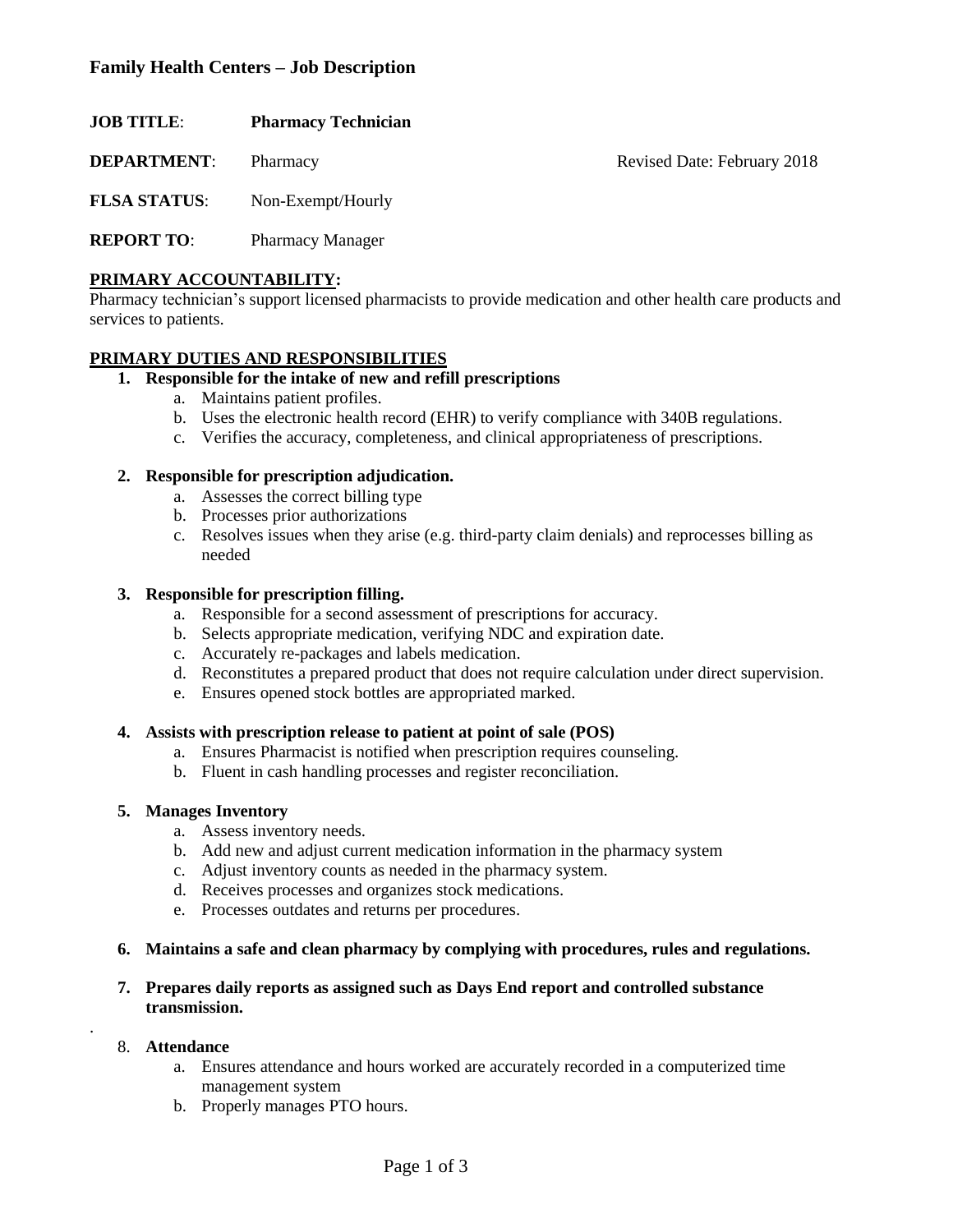c. Responsible for regular, predictable attendance and to work hours as scheduled, which may include evenings or weekends

## **GENERAL DEVELOPMENT**

- a. Requires basic organizational skills, typically to organize own work
- b. Job duties require the ability to work independently and as part of a team
- c. Job duties are typically performed in response to workflow or ongoing direction by supervisors or others
- d. Employees are able to effectively select from alternatives to situations encountered on the job
- e. Employees focus is primarily on their own work
- f. Duties require the compilation of information

# **PROFESSIONAL & TECHNICAL KNOWLEDGE**

Possess a basic level of written and oral communication skills, computational and computer skills, and mathematical knowledge. Requires competencies commensurate with the successful completion of PTCB Certification Exam.

## **LICENSE AND CERTIFICATION**

Washington State Pharmacy Technician Certification is required

## **COMMUNICATION SKILLS**

- 1) Employee is required to effectively communicate using FHC's core values; the **Core Dimensions**
	- a) **R**espect—using manners and appropriate language; maintaining a person's dignity and confidentiality; giving credit where due; asking others for their input and feedback
	- b) **E**mpathy—to show someone you understand what they are feeling without judgment; engaged listening with no distractions; acknowledgment and paraphrasing; eye contact
	- c) **G**enuineness—tone of voice and body language are congruent; showing consistent behaviors over time; integrity (follow-through and follow-up); humility (admitting when a mistake is made)
	- d) **S**pecificity—what details can you give so someone knows what "excellence" looks like; models or samples; one-on-one mentoring; alternate plans
- 2) Job duties require the employee to effectively communicate basic or non-technical information to coworkers and others
- 3) Job duties require the effective communication of information in written (including electronic) correspondence
- 4) Job duties require employee to provide excellent customer service to all internal and external customers

#### **WORK ENVIRONMENT**

Work is performed in an office environment within the clinic

| <b>Physical Requirements</b> | N/A | Rarely<br>$(1-12\%)$ | Occasionally   Frequently   Regularly<br>$(13-33\%)$ | $(34-66%)$ $(67-100%)$ |  |
|------------------------------|-----|----------------------|------------------------------------------------------|------------------------|--|
| Standing                     |     |                      |                                                      |                        |  |
| Walking                      |     |                      |                                                      |                        |  |
| Climbing                     |     |                      |                                                      |                        |  |

# **TYPICAL PHYSICAL DEMANDS**